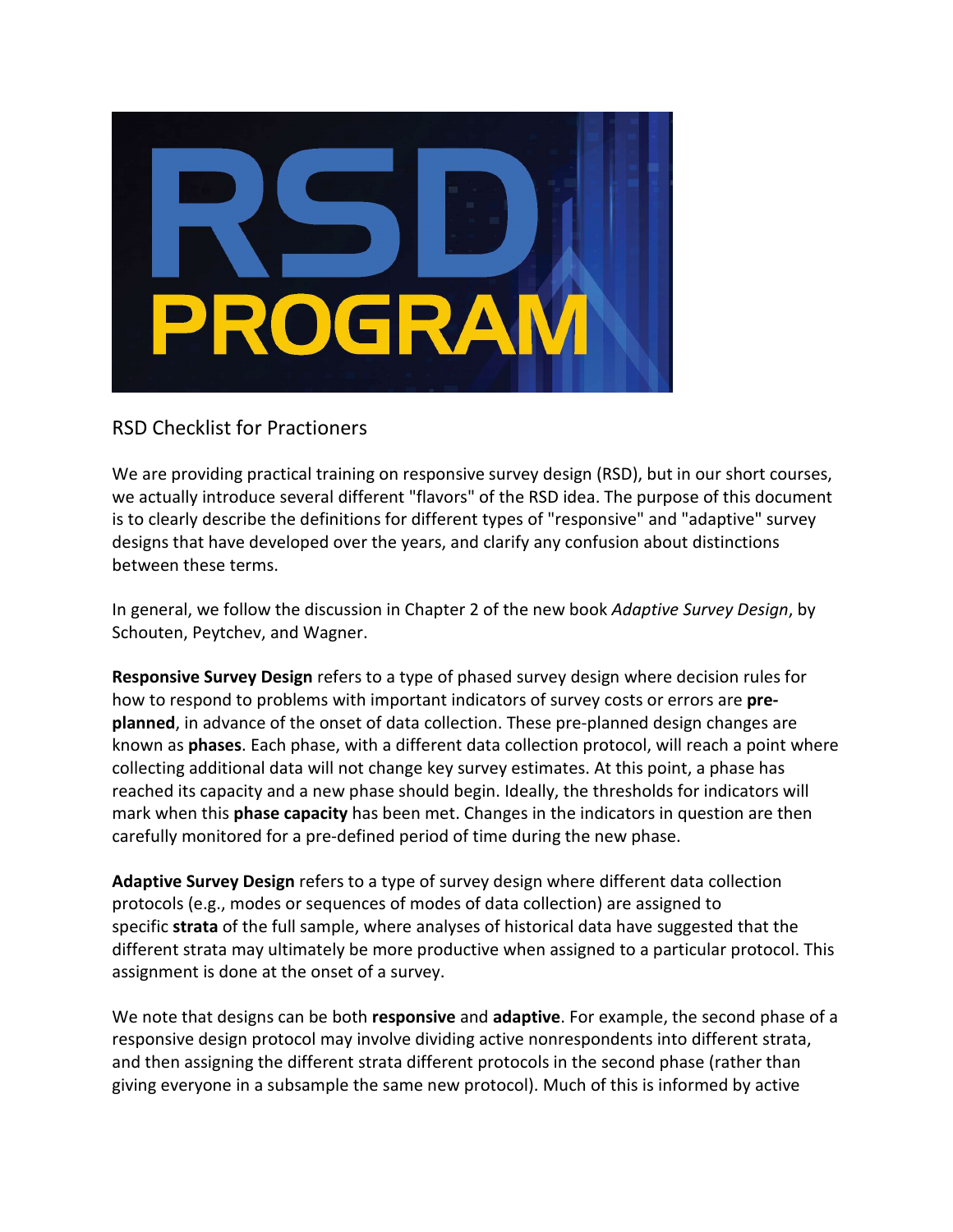analysis of the current data (and historical data). An adaptive design may evolve out of a series of responsive designs.

You may also hear the terms **dynamic** and **static** adaptive design. The main distinction here is that dynamic adaptive designs base the assignment of protocols on data observed during data collection (similar to responsive design), while a static adaptive design generally assigns the protocol based upon information available before data collection. Each approach requires different resources for implementation.

**In general, both responsive and adaptive designs offer different survey protocols to a single sample. Adaptive designs rely upon information on the sampling frame and previous experience to make these assignments before data collection. Responsive designs are often used for surveys with less information on the sampling frame or uncertainty about how subgroups might respond under different survey designs. One should not get bogged down by the differences between these terms; all of these techniques are designed to address issues that affect the efficiency of data collection. Each of the techniques covered in our short courses will allow researchers to adapt their designs to real problems that arise during data collection. As such, we hope that researchers using these techniques recognize that they are related concepts.**

**NOTE:** We include hypothetical implementation examples from among many possible scenarios for surveys using different modes below. These are designed to provide concrete examples, but additional scenarios / examples / options are certainly possible in real survey data collections.

## **Step 1: Identify Priorities**

Identify your highest priorities / primary objectives for the survey data collection. Options include remaining on budget, controlling nonresponse error, producing a sufficient number of interviews for planned analyses, on-time delivery of data, etc.

a. What are the largest sources of error?

b. What are the negative consequences of going over budget? Producing biased estimates? Being underpowered?

- c. What is the highest priority?
- d. What is the next highest priority?

*Rationale: Optimizing a survey design is a difficult task. In the absence of highly detailed cost and error estimates, it is necessary to have a sense of what the most important aspects of quality are in order to make decisions aimed at minimizing errors.*

*When to complete: Ideally, this step should be completed at the earliest stages of the study design. Many of the major decisions will be made at the very earliest stages of planning, e.g.*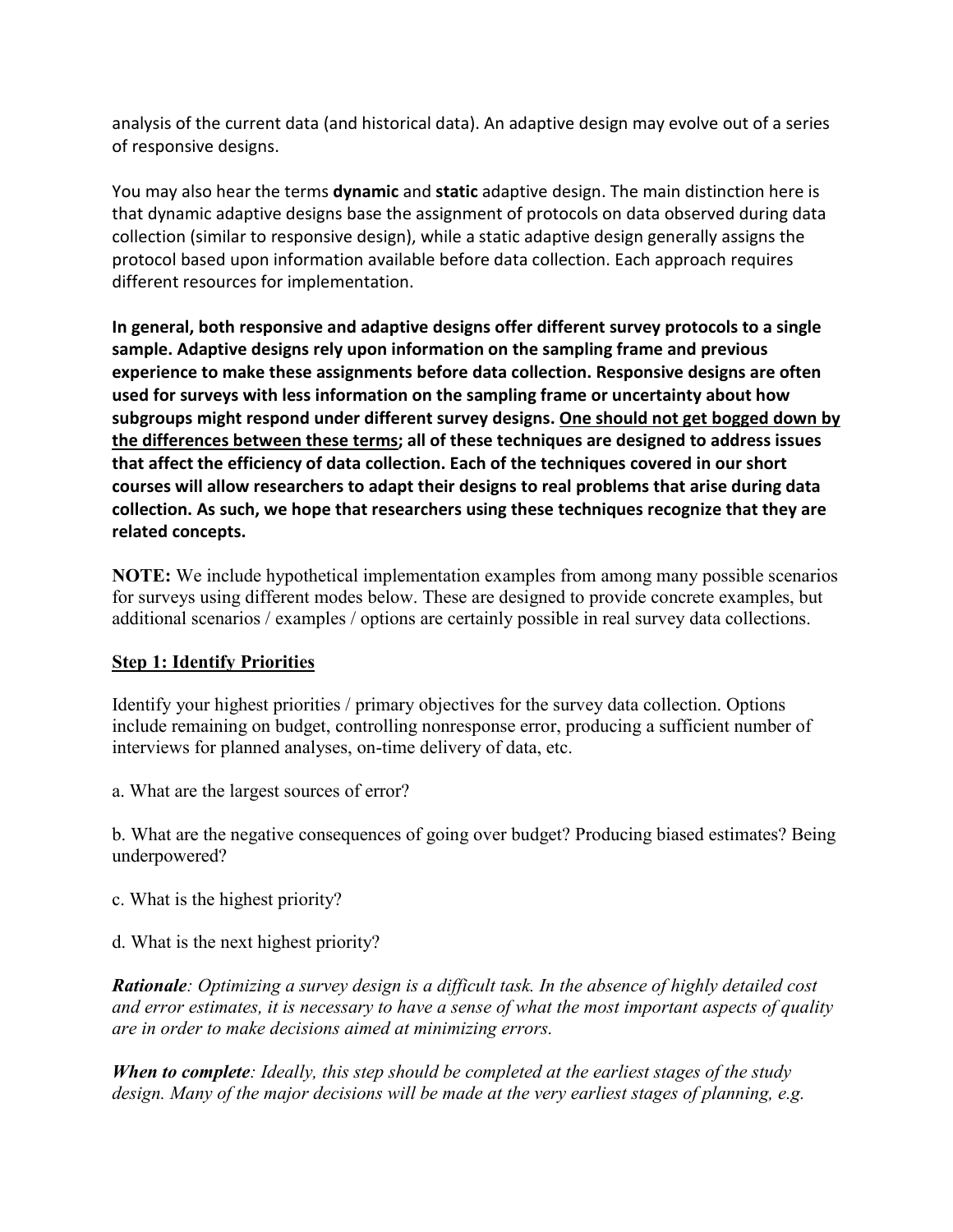*which modes to size, sample sizes, etc. Identifying the priorities at this early stage will help in planning as you move to the next step.*

## **Examples:**

- **Face-to-face survey example:** We want to reduce costs.
- **Telephone survey example:** We need more mobile respondents.
- **Mail survey example:** We want to reduce variance in our response rates across geographic areas.
- Web survey example: We want to raise response rates.

# **Step 2: Identify Major Risks**

Identify the primary risk associated with your highest priority / primary objective from **Step 1**.

a. Which design estimates that relate directly to the highest priority are least certain?

b. Alternatively, which design estimates, if incorrect, will have the largest impact on the prioritized outcome?

# **Examples:**

- **Face-to-face survey example**: Interviewer efficiency is lower than expected.
- **Telephone survey example:** Nonresponse bias in key estimates (assuming that mobile respondents differ from landline respondents on key variables).
- Mail survey example: Increased variance in survey estimates (due to increased variance in the survey weights).
- **Web survey example:** Nonresponse bias in key estimates.

*Rationale: RSD is a method for dealing with uncertainty. As in any risk management strategy, one of the first steps is to identify major areas of risk. Once these have been identified, it becomes possible to monitor and intervene when problems arise.*

*When to complete: Once major design decisions have been made, it is possible to identify the major areas of risk. These may be based on the priorities identified in Step 1. That is, if minimizing nonresponse error is a key objective, then issues related to nonresponse are likely to be areas of risk. However, it is also important to evaluate the uncertainty. The design parameters with the largest uncertainty may also be a major risk. For example, if the response rate estimate has a large variance, then this may be an important area of risk.*

# **Step 3: Define Indicators**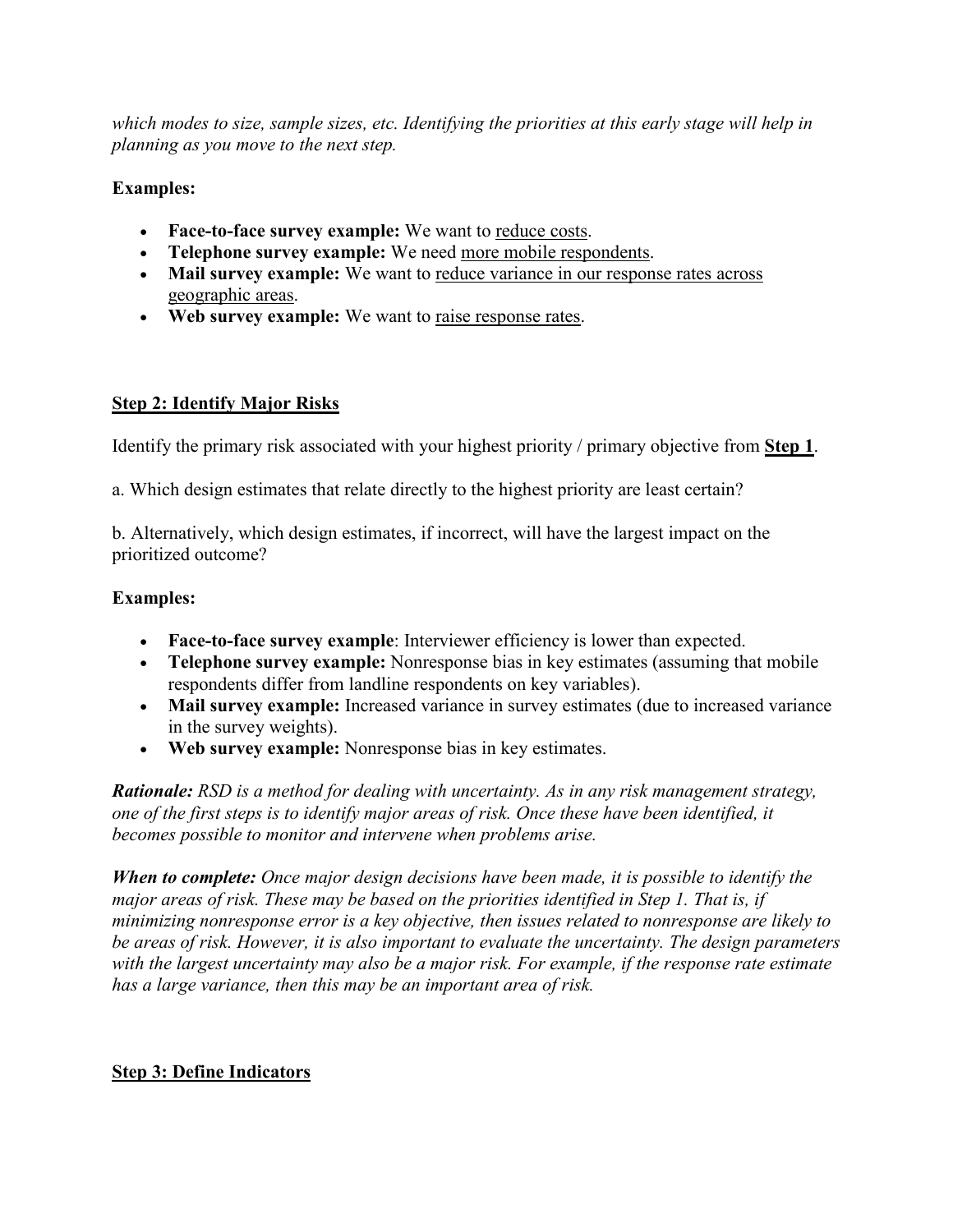Define measurable indicators of the risk from **Step 2**.

a. Are there direct measures of the risk? If not, are proxy measures available?

b. Is a system in place for collecting the data and summarizing the measures?

## **Examples:**

- **Face-to-face survey example:** Hours per interview (HPI), overall and by interviewer, in addition to daily measures of yield.
- **Telephone survey example:** Response rates among landline and mobile phone numbers, and estimates of key survey statistics for both groups as well.
- **Mail survey example:** The coefficient of variation in the response rates across areas.
- **Web survey example:** The fraction of missing information (FMI) for key statistics.

*Rationale: This step operationalizes the areas of risk defined in Step 2. This is a necessary step as there may not be direct indicators for each risk. In many situations, it may be necessary to define multiple indicators for some areas of risk. For example, there are no direct measures of nonresponse bias in the vast majority of settings. Instead, indirect indicators like response rates, subgroup response rates, and other comparisons of responders and nonresponders can be useful.*

*When to complete: This step needs to be completed after Steps 1 and 2. The survey design needs to be defined sufficiently that the available data from the sampling frame, paradata, and survey data are known.*

## **Step 4: Define Decision Rules**

Define a concrete decision rule for when you will intervene and change the data collection protocol.

a. At what value of the indicator defined in **Step 3** will you make the change specified in **Step 5**?

## **Examples:**

- **Face-to-face survey example:** HPI has continued to rise for a week straight with no corresponding increase in daily yield.
- **Telephone survey example:** The response rates differ significantly between landline and cell phone cases in the sample, and this difference has persisted for one week.
- Mail survey example: The coefficient of variation in the response rates across areas exceeds 0.20.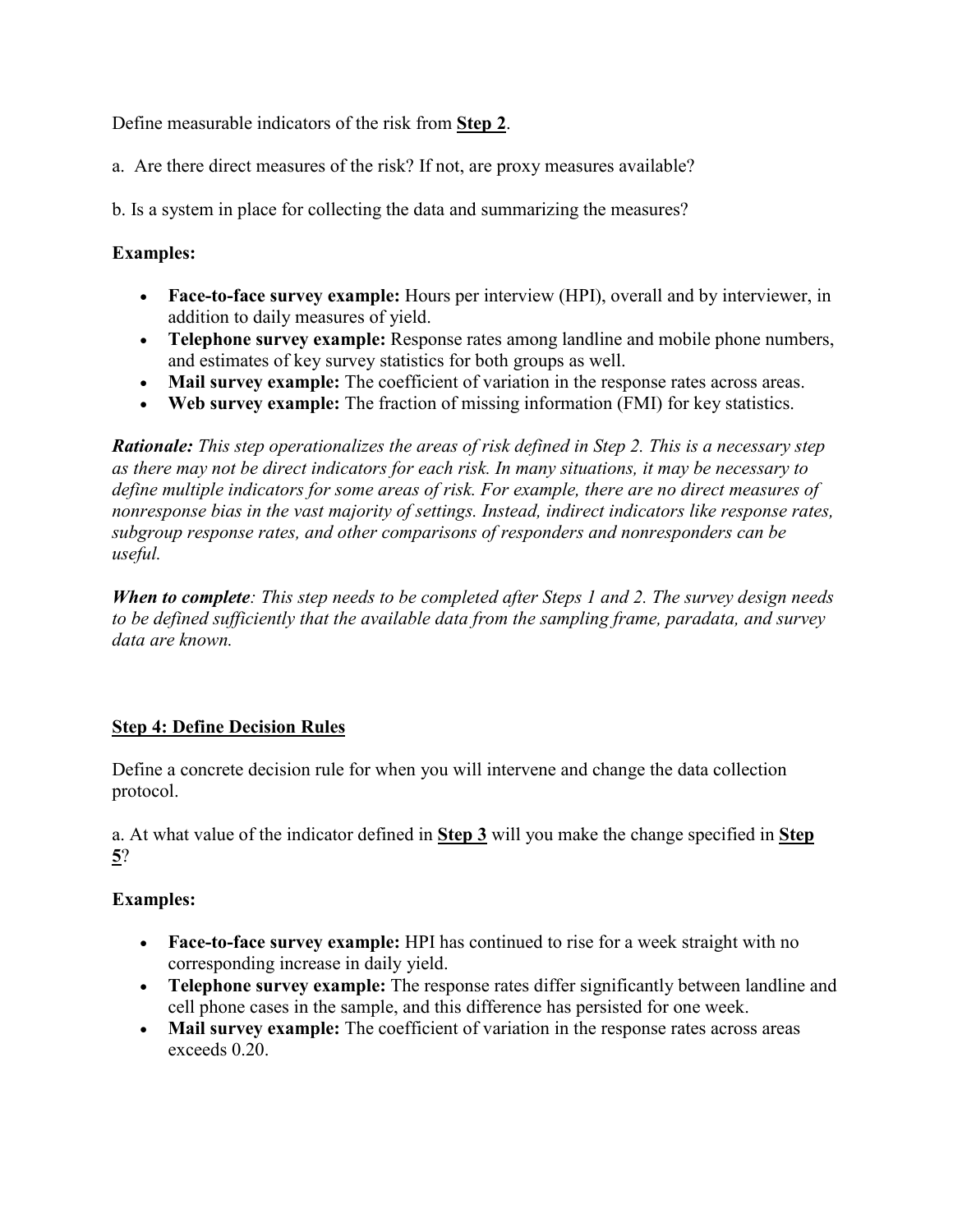• **Web survey example:** The FMI for a given key variable is equal to the nonresponse rate, suggesting that low-responding subgroups on an auxiliary correlate should be targeted with additional effort.

*Rationale: In order to create a replicable process, it is important to have pre-defined decision rules. This may also be important operationally so that the infrastructure can be in place in time to implement the intervention.*

*When to complete: Once Steps 1-3 are in place, Steps 4 and 5 need to be developed. There may be some iterations between steps 3-5. As the nature of the interventions becomes clear, this may impact the timing of their implementation and even the indicator used to trigger the intervention. For example, in the web survey case, analyses of correlations between any available auxiliary variables and survey responses of interest may need to be completed before deciding on an optimal auxiliary variable for defining subgroups and implementing the intervention.*

## **Step 5: Modify the Survey Design and Monitor the Outcomes**

Modify the data collection protocol when the decision rule has been met, and carefully monitor the effects of the intervention on the indicators from **Step 3**.

a. Are the procedures and systems in place for making the desired protocol change?

b. Is a system in place for monitoring and analyzing the indicators from **Step 3** after the change has been made?

## **Examples:**

- **Face-to-face survey example:** Select a subsample of active sampled cases, oversampling cases more likely to respond, and consider increasing the incentive for this subsample of cases.
- **Telephone survey example:** Focus interviewer effort on mobile phone cases for a period of one week via changes in the sample management system.
- **Mail survey example:** Target follow-up efforts to geographic areas with substantially reduced response rates, potentially including additional incentives in follow-up mailings.
- **Web survey example:** Target follow-up efforts (additional emails, mention of a sweepstakes prize, etc.) to sampled cases belonging to the identified subgroups.

*Rationale: The theoretical underpinning for changing the design is the idea that different features of the survey design will be important for each sampled person. Varying the design, therefore, leads to the widest possible recruitment from the sample. The goal is to vary the design features in ways that are complementary. For example, if the first phase of a data collection recruits more men than women, then the second phase should be designed to recruit relatively more women.*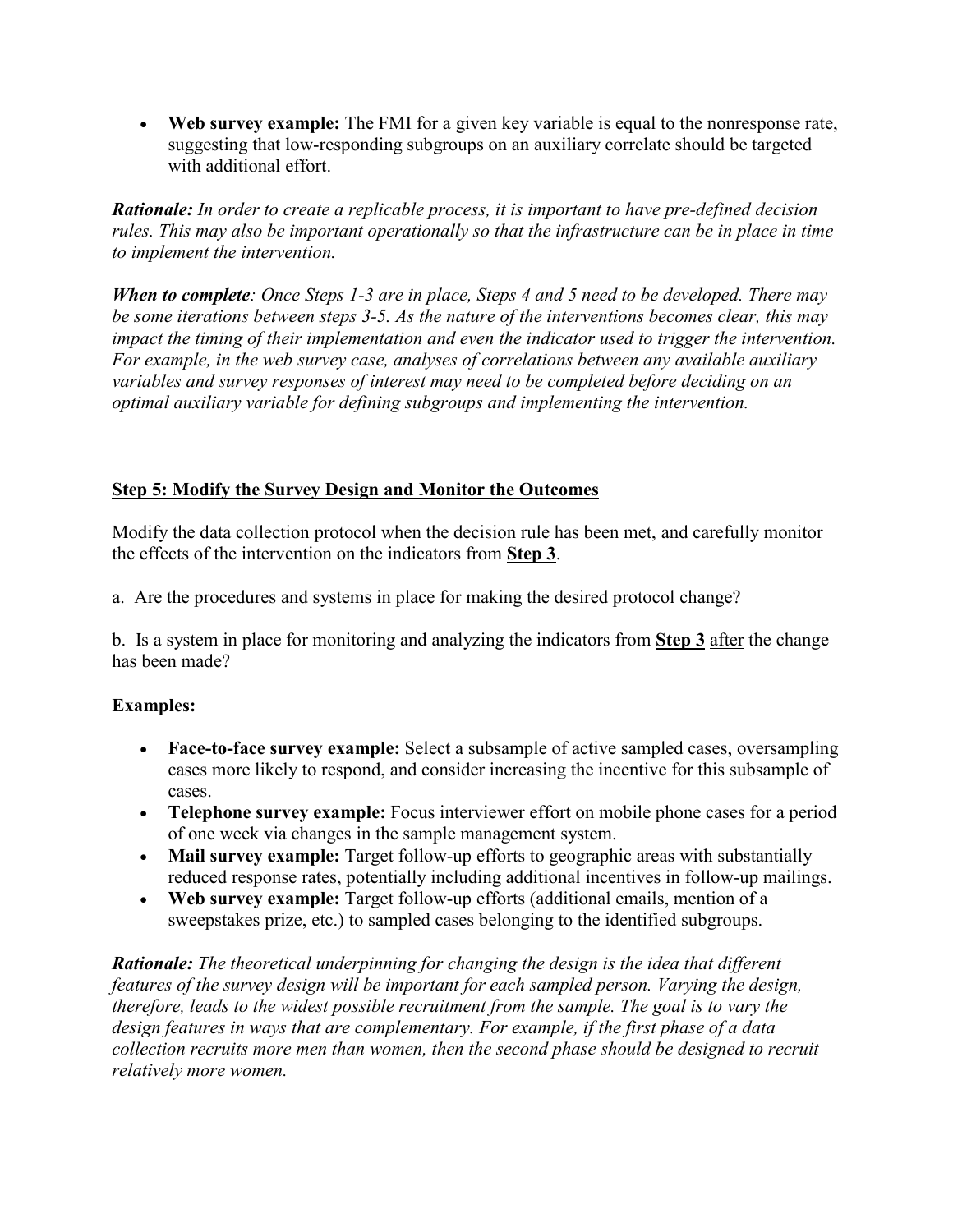*When to complete: Steps 4 and 5 depend upon Steps 1-3 being completed. However, Steps 4 and 5 are strongly related and developing the design change or intervention and the decision rule about when to implement that change may need to be done simultaneously.*

## **Step 6: Compute Estimates**

Compute overall estimates combining cases collected before and after the protocol change.

a. Is any weighting adjustment needed for combining the two groups of cases?

## **Examples:**

- **Face-to-face survey example:** Adjust survey weights for subsampled cases to reflect the probability of being included in the second phase sample.
- **Telephone survey example:** No adjustment needed.
- **Mail survey example:** No adjustment needed.
- **Web survey example:** No adjustment needed.

*Rationale: The estimator should reflect the design. When combining data across several phases of designs, it is important to reflect this multi-phase design. That can include any weighting differences due to subsampling, but also differences in who responds and the uncertainty associated with these patterns of response.*

*When to complete: It is good to have an analysis plan in place as soon as the design is in place. Before data collection begins, the plan should be ready.*

#### **Step 7: Document**

Document your lessons learned, and communicate them in the form of academic papers, technical reports, or internal memoranda.

## **Examples:**

- **Face-to-face survey example:** Wagner et al. (2012), Journal of Official Statistics (Lesson learned: Dont attempt interventions in the second phase of the design!)
- **Telephone survey example:** Laflamme and Karaganis (2010), Implementation of Responsive Design (RD) for CATI Surveys at Statistics Canada (available at http://www.census.gov/fedcasic/fc2010/ppt/01\_laflamme.pdf)
- Mail survey example: Hansen and Hurwitz (1946), Journal of the American Statistical Association (first known example of two-phase sampling using a mail survey).
- **Web survey example:** Sauermann and Roach (2013), Research Policy.